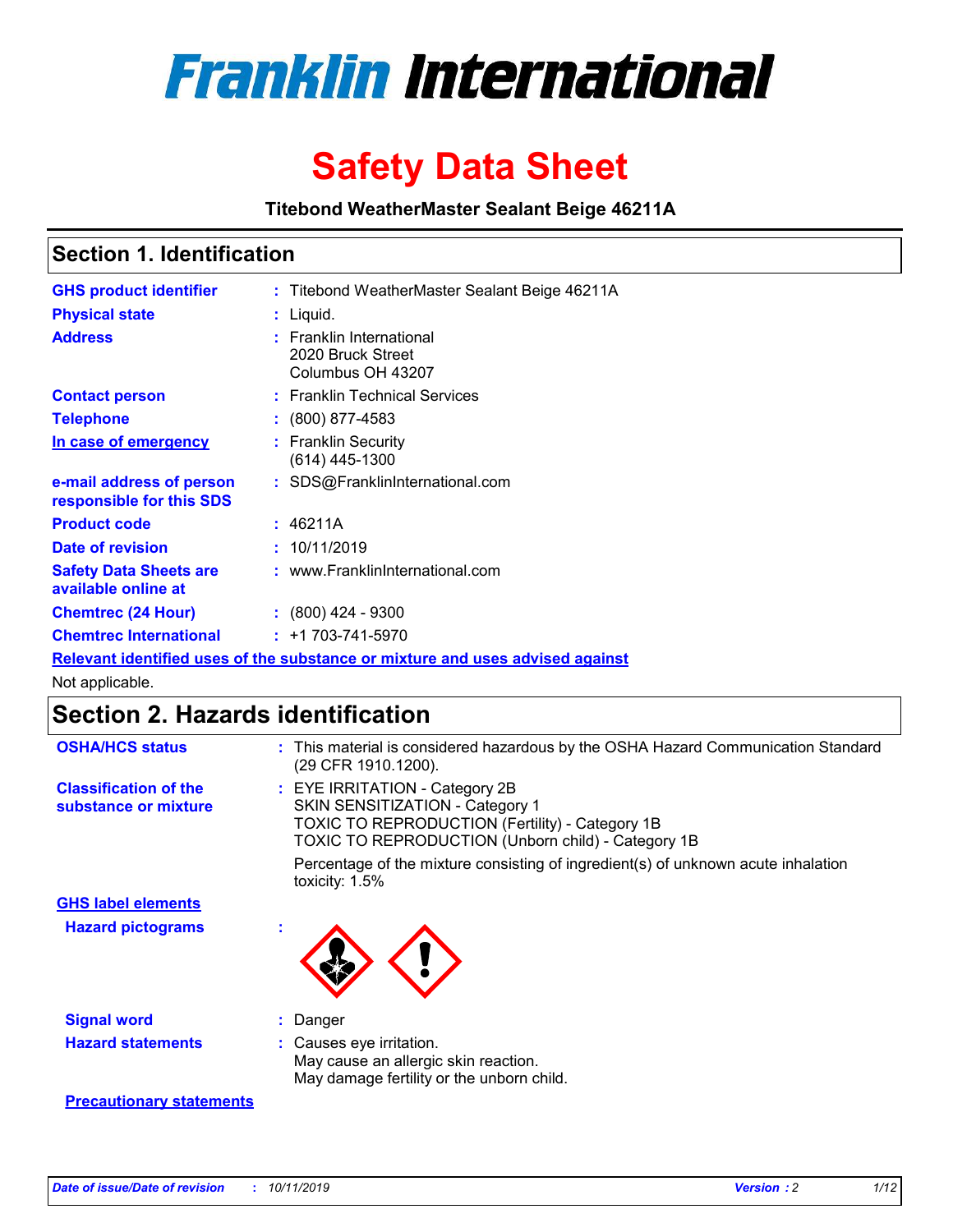### **Section 2. Hazards identification**

| <b>Prevention</b>                          | : Obtain special instructions before use. Do not handle until all safety precautions have<br>been read and understood. Wear protective gloves. Wear eye or face protection.<br>Wear protective clothing. Avoid breathing vapor. Wash hands thoroughly after handling.<br>Contaminated work clothing must not be allowed out of the workplace.                                                        |
|--------------------------------------------|------------------------------------------------------------------------------------------------------------------------------------------------------------------------------------------------------------------------------------------------------------------------------------------------------------------------------------------------------------------------------------------------------|
| <b>Response</b>                            | : IF exposed or concerned: Get medical attention. IF ON SKIN: Wash with plenty of<br>soap and water. Wash contaminated clothing before reuse. If skin irritation or rash<br>occurs: Get medical attention. IF IN EYES: Rinse cautiously with water for several<br>minutes. Remove contact lenses, if present and easy to do. Continue rinsing. If eye<br>irritation persists: Get medical attention. |
| <b>Storage</b>                             | : Store locked up.                                                                                                                                                                                                                                                                                                                                                                                   |
| <b>Disposal</b>                            | : Dispose of contents and container in accordance with all local, regional, national and<br>international regulations.                                                                                                                                                                                                                                                                               |
| <b>Hazards not otherwise</b><br>classified | : Product generates methanol during cure.                                                                                                                                                                                                                                                                                                                                                            |
|                                            |                                                                                                                                                                                                                                                                                                                                                                                                      |

### **Section 3. Composition/information on ingredients**

| <b>Substance/mixture</b><br>Mixture                  |               |                     |
|------------------------------------------------------|---------------|---------------------|
| <b>Ingredient name</b>                               | $\frac{9}{6}$ | <b>CAS number</b>   |
| 3-aminopropyltriethoxysilane<br>Dibutyltin dilaurate | ≤3<br>$≤0.3$  | 919-30-2<br>77-58-7 |

Any concentration shown as a range is to protect confidentiality or is due to batch variation.

**There are no additional ingredients present which, within the current knowledge of the supplier and in the concentrations applicable, are classified as hazardous to health or the environment and hence require reporting in this section.**

**Occupational exposure limits, if available, are listed in Section 8.**

### **Section 4. First aid measures**

| <b>Description of necessary first aid measures</b> |                                                                                                                                                                                                                                                                                                                                                                                                                                                                                                                                                                                                                                                                                                                                                                           |  |  |  |
|----------------------------------------------------|---------------------------------------------------------------------------------------------------------------------------------------------------------------------------------------------------------------------------------------------------------------------------------------------------------------------------------------------------------------------------------------------------------------------------------------------------------------------------------------------------------------------------------------------------------------------------------------------------------------------------------------------------------------------------------------------------------------------------------------------------------------------------|--|--|--|
| <b>Eye contact</b>                                 | : Immediately flush eyes with plenty of water, occasionally lifting the upper and lower<br>eyelids. Check for and remove any contact lenses. Continue to rinse for at least 10<br>minutes. If irritation persists, get medical attention.                                                                                                                                                                                                                                                                                                                                                                                                                                                                                                                                 |  |  |  |
| <b>Inhalation</b>                                  | : Remove victim to fresh air and keep at rest in a position comfortable for breathing. If<br>not breathing, if breathing is irregular or if respiratory arrest occurs, provide artificial<br>respiration or oxygen by trained personnel. It may be dangerous to the person providing<br>aid to give mouth-to-mouth resuscitation. Get medical attention. If unconscious, place<br>in recovery position and get medical attention immediately. Maintain an open airway.<br>Loosen tight clothing such as a collar, tie, belt or waistband. In case of inhalation of<br>decomposition products in a fire, symptoms may be delayed. The exposed person may<br>need to be kept under medical surveillance for 48 hours.                                                       |  |  |  |
| <b>Skin contact</b>                                | : Wash with plenty of soap and water. Remove contaminated clothing and shoes. Wash<br>contaminated clothing thoroughly with water before removing it, or wear gloves.<br>Continue to rinse for at least 10 minutes. Get medical attention. In the event of any<br>complaints or symptoms, avoid further exposure. Wash clothing before reuse. Clean<br>shoes thoroughly before reuse.                                                                                                                                                                                                                                                                                                                                                                                     |  |  |  |
| <b>Ingestion</b>                                   | : Wash out mouth with water. Remove dentures if any. Remove victim to fresh air and<br>keep at rest in a position comfortable for breathing. If material has been swallowed and<br>the exposed person is conscious, give small quantities of water to drink. Stop if the<br>exposed person feels sick as vomiting may be dangerous. Do not induce vomiting<br>unless directed to do so by medical personnel. If vomiting occurs, the head should be<br>kept low so that vomit does not enter the lungs. Get medical attention. Never give<br>anything by mouth to an unconscious person. If unconscious, place in recovery position<br>and get medical attention immediately. Maintain an open airway. Loosen tight clothing<br>such as a collar, tie, belt or waistband. |  |  |  |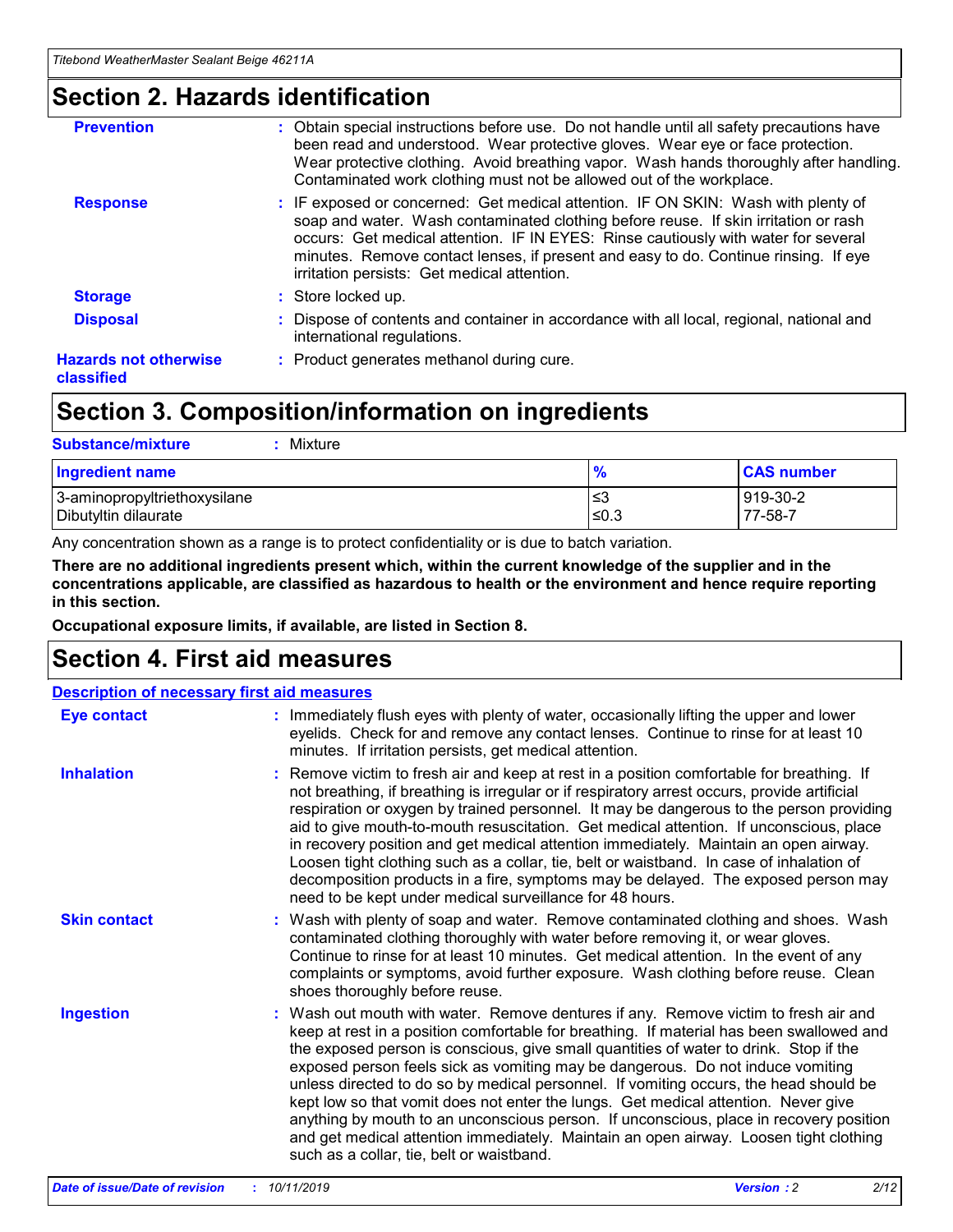## **Section 4. First aid measures**

| Most important symptoms/effects, acute and delayed |                                       |                                                                                                                                                                                                                                                                                                                                                                                                                 |  |  |  |
|----------------------------------------------------|---------------------------------------|-----------------------------------------------------------------------------------------------------------------------------------------------------------------------------------------------------------------------------------------------------------------------------------------------------------------------------------------------------------------------------------------------------------------|--|--|--|
|                                                    | <b>Potential acute health effects</b> |                                                                                                                                                                                                                                                                                                                                                                                                                 |  |  |  |
| <b>Eye contact</b>                                 |                                       | : May cause eye irritation.                                                                                                                                                                                                                                                                                                                                                                                     |  |  |  |
| <b>Inhalation</b>                                  |                                       | : No known significant effects or critical hazards.                                                                                                                                                                                                                                                                                                                                                             |  |  |  |
| <b>Skin contact</b>                                |                                       | : May cause skin irritation.                                                                                                                                                                                                                                                                                                                                                                                    |  |  |  |
| <b>Ingestion</b>                                   |                                       | : No known significant effects or critical hazards.                                                                                                                                                                                                                                                                                                                                                             |  |  |  |
| <b>Over-exposure signs/symptoms</b>                |                                       |                                                                                                                                                                                                                                                                                                                                                                                                                 |  |  |  |
| <b>Eye contact</b>                                 |                                       | : Adverse symptoms may include the following:<br>irritation<br>watering<br>redness                                                                                                                                                                                                                                                                                                                              |  |  |  |
| <b>Inhalation</b>                                  |                                       | : Adverse symptoms may include the following:<br>reduced fetal weight<br>increase in fetal deaths<br>skeletal malformations                                                                                                                                                                                                                                                                                     |  |  |  |
| <b>Skin contact</b>                                |                                       | : Adverse symptoms may include the following:<br>irritation<br>redness<br>reduced fetal weight<br>increase in fetal deaths<br>skeletal malformations                                                                                                                                                                                                                                                            |  |  |  |
| <b>Ingestion</b>                                   |                                       | : Adverse symptoms may include the following:<br>reduced fetal weight<br>increase in fetal deaths<br>skeletal malformations                                                                                                                                                                                                                                                                                     |  |  |  |
|                                                    |                                       | <b>Indication of immediate medical attention and special treatment needed, if necessary</b>                                                                                                                                                                                                                                                                                                                     |  |  |  |
| <b>Notes to physician</b>                          |                                       | : In case of inhalation of decomposition products in a fire, symptoms may be delayed.<br>The exposed person may need to be kept under medical surveillance for 48 hours.                                                                                                                                                                                                                                        |  |  |  |
| <b>Specific treatments</b>                         |                                       | : No specific treatment.                                                                                                                                                                                                                                                                                                                                                                                        |  |  |  |
| <b>Protection of first-aiders</b>                  |                                       | : No action shall be taken involving any personal risk or without suitable training. If it is<br>suspected that fumes are still present, the rescuer should wear an appropriate mask or<br>self-contained breathing apparatus. It may be dangerous to the person providing aid to<br>give mouth-to-mouth resuscitation. Wash contaminated clothing thoroughly with water<br>before removing it, or wear gloves. |  |  |  |

**See toxicological information (Section 11)**

### **Section 5. Fire-fighting measures**

| <b>Extinguishing media</b>                             |                                                                                                                                                                                                     |
|--------------------------------------------------------|-----------------------------------------------------------------------------------------------------------------------------------------------------------------------------------------------------|
| <b>Suitable extinguishing</b><br>media                 | : Use an extinguishing agent suitable for the surrounding fire.                                                                                                                                     |
| <b>Unsuitable extinguishing</b><br>media               | $:$ None known.                                                                                                                                                                                     |
| <b>Specific hazards arising</b><br>from the chemical   | : In a fire or if heated, a pressure increase will occur and the container may burst.                                                                                                               |
| <b>Hazardous thermal</b><br>decomposition products     | : Decomposition products may include the following materials:<br>carbon dioxide<br>carbon monoxide<br>nitrogen oxides<br>metal oxide/oxides                                                         |
| <b>Special protective actions</b><br>for fire-fighters | : Promptly isolate the scene by removing all persons from the vicinity of the incident if<br>there is a fire. No action shall be taken involving any personal risk or without suitable<br>training. |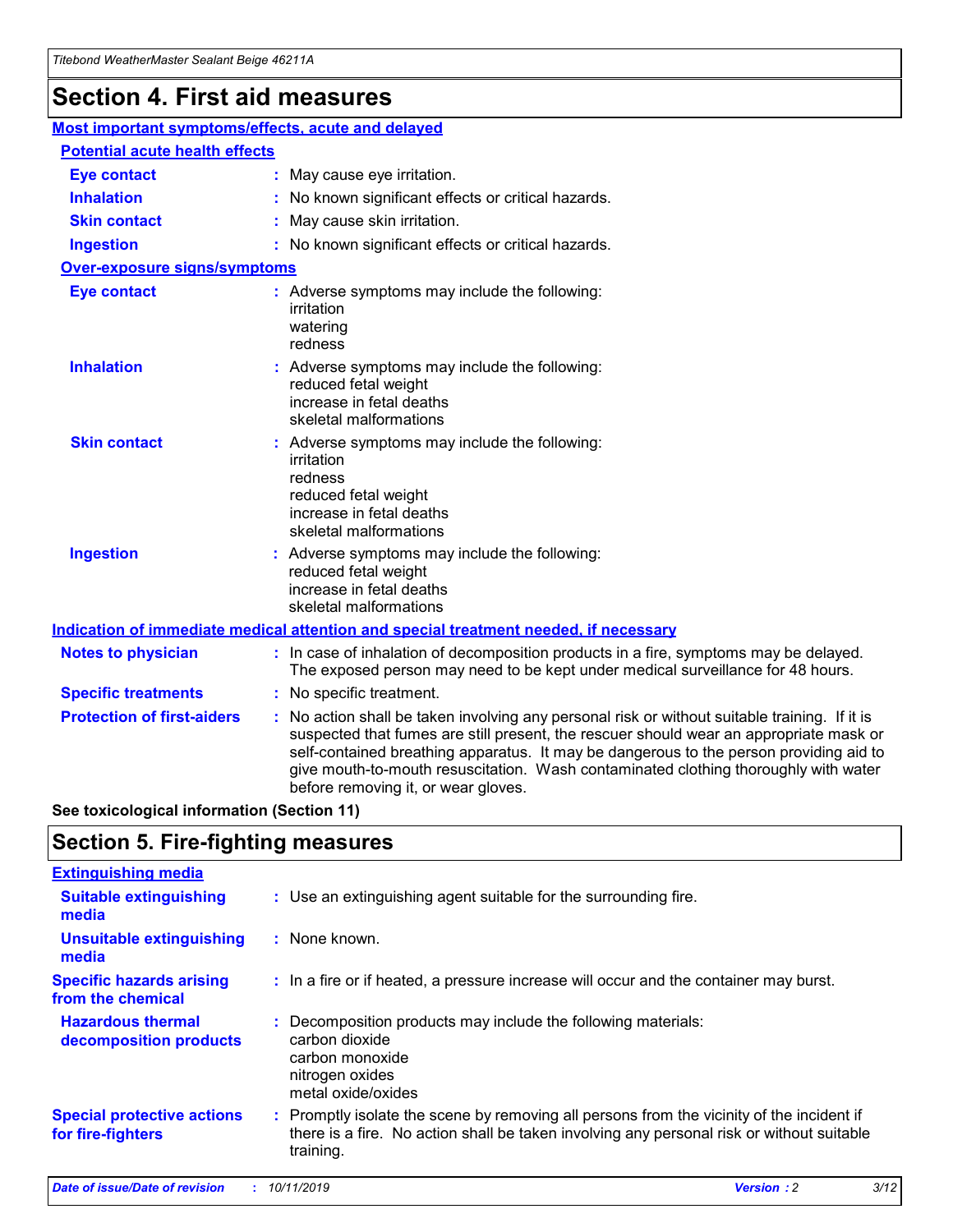### **Section 5. Fire-fighting measures**

**Special protective equipment for fire-fighters** Fire-fighters should wear appropriate protective equipment and self-contained breathing **:** apparatus (SCBA) with a full face-piece operated in positive pressure mode.

### **Section 6. Accidental release measures**

#### **Personal precautions, protective equipment and emergency procedures**

| For non-emergency<br>personnel                               | : No action shall be taken involving any personal risk or without suitable training.<br>Evacuate surrounding areas. Keep unnecessary and unprotected personnel from<br>entering. Do not touch or walk through spilled material. Avoid breathing vapor or mist.<br>Provide adequate ventilation. Wear appropriate respirator when ventilation is<br>inadequate. Put on appropriate personal protective equipment.                                                                                                                                                                                                                                                                                             |
|--------------------------------------------------------------|--------------------------------------------------------------------------------------------------------------------------------------------------------------------------------------------------------------------------------------------------------------------------------------------------------------------------------------------------------------------------------------------------------------------------------------------------------------------------------------------------------------------------------------------------------------------------------------------------------------------------------------------------------------------------------------------------------------|
|                                                              | For emergency responders : If specialized clothing is required to deal with the spillage, take note of any information in<br>Section 8 on suitable and unsuitable materials. See also the information in "For non-<br>emergency personnel".                                                                                                                                                                                                                                                                                                                                                                                                                                                                  |
| <b>Environmental precautions</b>                             | : Avoid dispersal of spilled material and runoff and contact with soil, waterways, drains<br>and sewers. Inform the relevant authorities if the product has caused environmental<br>pollution (sewers, waterways, soil or air).                                                                                                                                                                                                                                                                                                                                                                                                                                                                              |
| <b>Methods and materials for containment and cleaning up</b> |                                                                                                                                                                                                                                                                                                                                                                                                                                                                                                                                                                                                                                                                                                              |
| <b>Small spill</b>                                           | : Stop leak if without risk. Move containers from spill area. Dilute with water and mop up<br>if water-soluble. Alternatively, or if water-insoluble, absorb with an inert dry material and<br>place in an appropriate waste disposal container. Dispose of via a licensed waste<br>disposal contractor.                                                                                                                                                                                                                                                                                                                                                                                                     |
| <b>Large spill</b>                                           | : Stop leak if without risk. Move containers from spill area. Approach release from<br>upwind. Prevent entry into sewers, water courses, basements or confined areas. Wash<br>spillages into an effluent treatment plant or proceed as follows. Contain and collect<br>spillage with non-combustible, absorbent material e.g. sand, earth, vermiculite or<br>diatomaceous earth and place in container for disposal according to local regulations<br>(see Section 13). Dispose of via a licensed waste disposal contractor. Contaminated<br>absorbent material may pose the same hazard as the spilled product. Note: see<br>Section 1 for emergency contact information and Section 13 for waste disposal. |

### **Section 7. Handling and storage**

| <b>Precautions for safe handling</b>                                             |                                                                                                                                                                                                                                                                                                                                                                                                                                                                                                                                                                                                                                                                                                                                                                                                                                                  |
|----------------------------------------------------------------------------------|--------------------------------------------------------------------------------------------------------------------------------------------------------------------------------------------------------------------------------------------------------------------------------------------------------------------------------------------------------------------------------------------------------------------------------------------------------------------------------------------------------------------------------------------------------------------------------------------------------------------------------------------------------------------------------------------------------------------------------------------------------------------------------------------------------------------------------------------------|
| <b>Protective measures</b>                                                       | : Put on appropriate personal protective equipment (see Section 8). Persons with a<br>history of skin sensitization problems should not be employed in any process in which<br>this product is used. Avoid exposure - obtain special instructions before use. Avoid<br>exposure during pregnancy. Do not handle until all safety precautions have been read<br>and understood. Do not get in eyes or on skin or clothing. Do not ingest. Avoid<br>breathing vapor or mist. If during normal use the material presents a respiratory hazard,<br>use only with adequate ventilation or wear appropriate respirator. Keep in the original<br>container or an approved alternative made from a compatible material, kept tightly<br>closed when not in use. Empty containers retain product residue and can be hazardous.<br>Do not reuse container. |
| <b>Advice on general</b><br>occupational hygiene                                 | : Eating, drinking and smoking should be prohibited in areas where this material is<br>handled, stored and processed. Workers should wash hands and face before eating,<br>drinking and smoking. Remove contaminated clothing and protective equipment before<br>entering eating areas. See also Section 8 for additional information on hygiene<br>measures.                                                                                                                                                                                                                                                                                                                                                                                                                                                                                    |
| <b>Conditions for safe storage,</b><br>including any<br><b>incompatibilities</b> | : Store between the following temperatures: 0 to 120 $\degree$ C (32 to 248 $\degree$ F). Store in<br>accordance with local regulations. Store in original container protected from direct<br>sunlight in a dry, cool and well-ventilated area, away from incompatible materials (see<br>Section 10) and food and drink. Store locked up. Keep container tightly closed and<br>sealed until ready for use. Containers that have been opened must be carefully<br>resealed and kept upright to prevent leakage. Do not store in unlabeled containers.<br>Use appropriate containment to avoid environmental contamination. See Section 10 for<br>incompatible materials before handling or use.                                                                                                                                                   |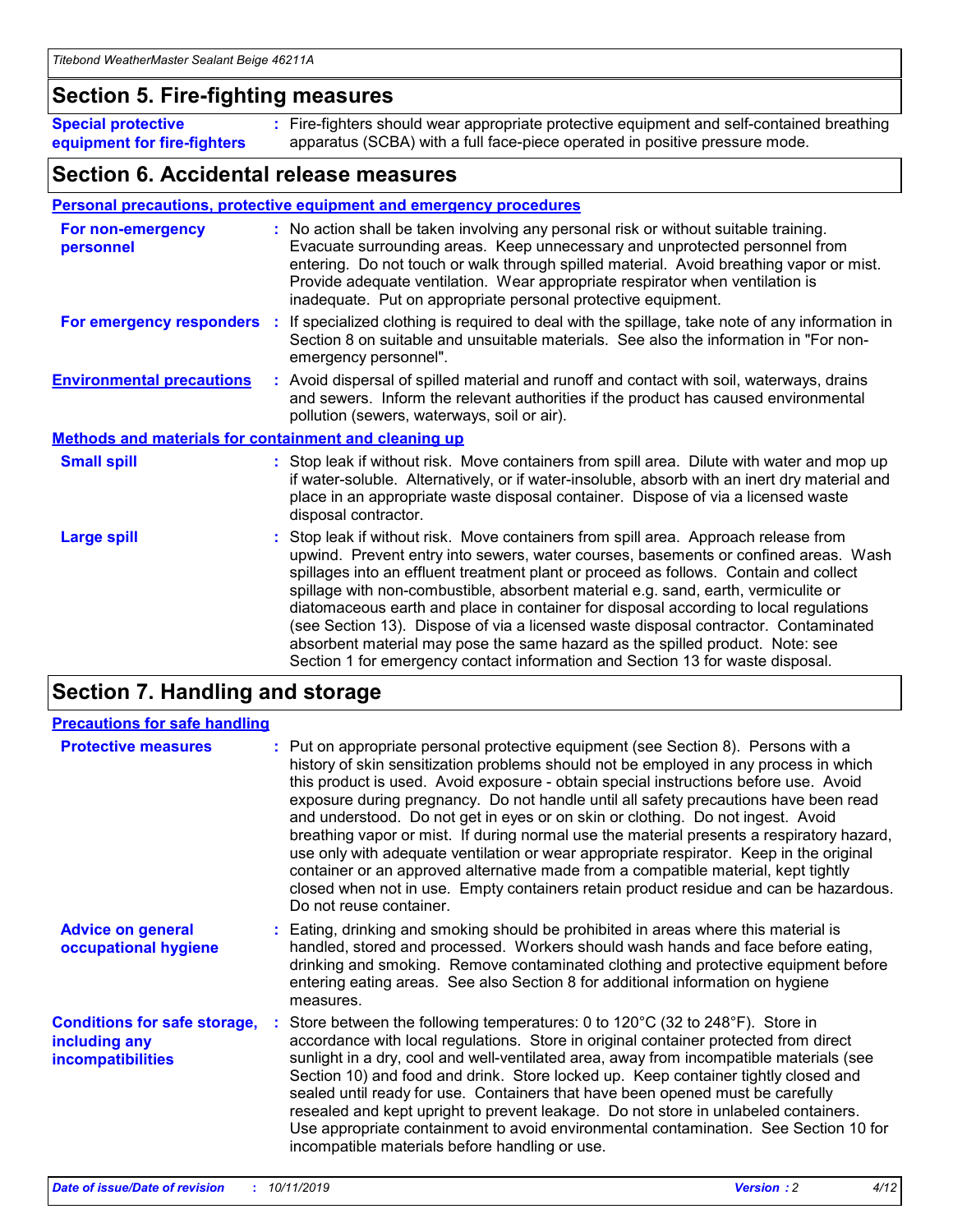## **Section 8. Exposure controls/personal protection**

#### **Control parameters**

#### **Occupational exposure limits**

| <b>Ingredient name</b>                               |    |                        | <b>Exposure limits</b>                                                                                                                                                                                                                                                                                                                                                                                                                                                                                                                                                                                                 |
|------------------------------------------------------|----|------------------------|------------------------------------------------------------------------------------------------------------------------------------------------------------------------------------------------------------------------------------------------------------------------------------------------------------------------------------------------------------------------------------------------------------------------------------------------------------------------------------------------------------------------------------------------------------------------------------------------------------------------|
| 3-aminopropyltriethoxysilane<br>Dibutyltin dilaurate |    |                        | None.<br>ACGIH TLV (United States, 3/2019). Absorbed through skin.<br>Notes: as Sn<br>TWA: $0.1 \text{ mg/m}^3$ , (as Sn) 8 hours.<br>STEL: 0.2 mg/m <sup>3</sup> , (as Sn) 15 minutes.<br>NIOSH REL (United States, 10/2016). Absorbed through skin.<br>Notes: as Sn<br>TWA: 0.1 mg/m <sup>3</sup> , (as Sn) 10 hours.<br>OSHA PEL (United States, 5/2018). Notes: as Sn<br>TWA: 0.1 mg/m <sup>3</sup> , (as Sn) 8 hours.<br>OSHA PEL 1989 (United States, 3/1989). Absorbed through skin.<br>Notes: measured as Sn<br>TWA: 0.1 mg/m <sup>3</sup> , (measured as Sn) 8 hours. Form: Organic                           |
| <b>Appropriate engineering</b><br>controls           |    |                        | : If user operations generate dust, fumes, gas, vapor or mist, use process enclosures,<br>local exhaust ventilation or other engineering controls to keep worker exposure to<br>airborne contaminants below any recommended or statutory limits.                                                                                                                                                                                                                                                                                                                                                                       |
| <b>Environmental exposure</b><br>controls            |    |                        | Emissions from ventilation or work process equipment should be checked to ensure<br>they comply with the requirements of environmental protection legislation. In some<br>cases, fume scrubbers, filters or engineering modifications to the process equipment<br>will be necessary to reduce emissions to acceptable levels.                                                                                                                                                                                                                                                                                          |
| <b>Individual protection measures</b>                |    |                        |                                                                                                                                                                                                                                                                                                                                                                                                                                                                                                                                                                                                                        |
| <b>Hygiene measures</b>                              |    |                        | : Wash hands, forearms and face thoroughly after handling chemical products, before<br>eating, smoking and using the lavatory and at the end of the working period.<br>Appropriate techniques should be used to remove potentially contaminated clothing.<br>Contaminated work clothing should not be allowed out of the workplace. Wash<br>contaminated clothing before reusing. Ensure that eyewash stations and safety<br>showers are close to the workstation location.                                                                                                                                            |
| <b>Eye/face protection</b>                           |    |                        | Safety eyewear complying with an approved standard should be used when a risk<br>assessment indicates this is necessary to avoid exposure to liquid splashes, mists,<br>gases or dusts. If contact is possible, the following protection should be worn, unless<br>the assessment indicates a higher degree of protection: chemical splash goggles.                                                                                                                                                                                                                                                                    |
| <b>Skin protection</b>                               |    |                        |                                                                                                                                                                                                                                                                                                                                                                                                                                                                                                                                                                                                                        |
| <b>Hand protection</b>                               |    |                        | : Chemical-resistant, impervious gloves complying with an approved standard should be<br>worn at all times when handling chemical products if a risk assessment indicates this is<br>necessary. Considering the parameters specified by the glove manufacturer, check<br>during use that the gloves are still retaining their protective properties. It should be<br>noted that the time to breakthrough for any glove material may be different for different<br>glove manufacturers. In the case of mixtures, consisting of several substances, the<br>protection time of the gloves cannot be accurately estimated. |
| <b>Body protection</b>                               |    | handling this product. | Personal protective equipment for the body should be selected based on the task being<br>performed and the risks involved and should be approved by a specialist before                                                                                                                                                                                                                                                                                                                                                                                                                                                |
| <b>Other skin protection</b>                         |    |                        | : Appropriate footwear and any additional skin protection measures should be selected<br>based on the task being performed and the risks involved and should be approved by a<br>specialist before handling this product.                                                                                                                                                                                                                                                                                                                                                                                              |
| <b>Respiratory protection</b>                        | ÷. | aspects of use.        | Based on the hazard and potential for exposure, select a respirator that meets the<br>appropriate standard or certification. Respirators must be used according to a<br>respiratory protection program to ensure proper fitting, training, and other important                                                                                                                                                                                                                                                                                                                                                         |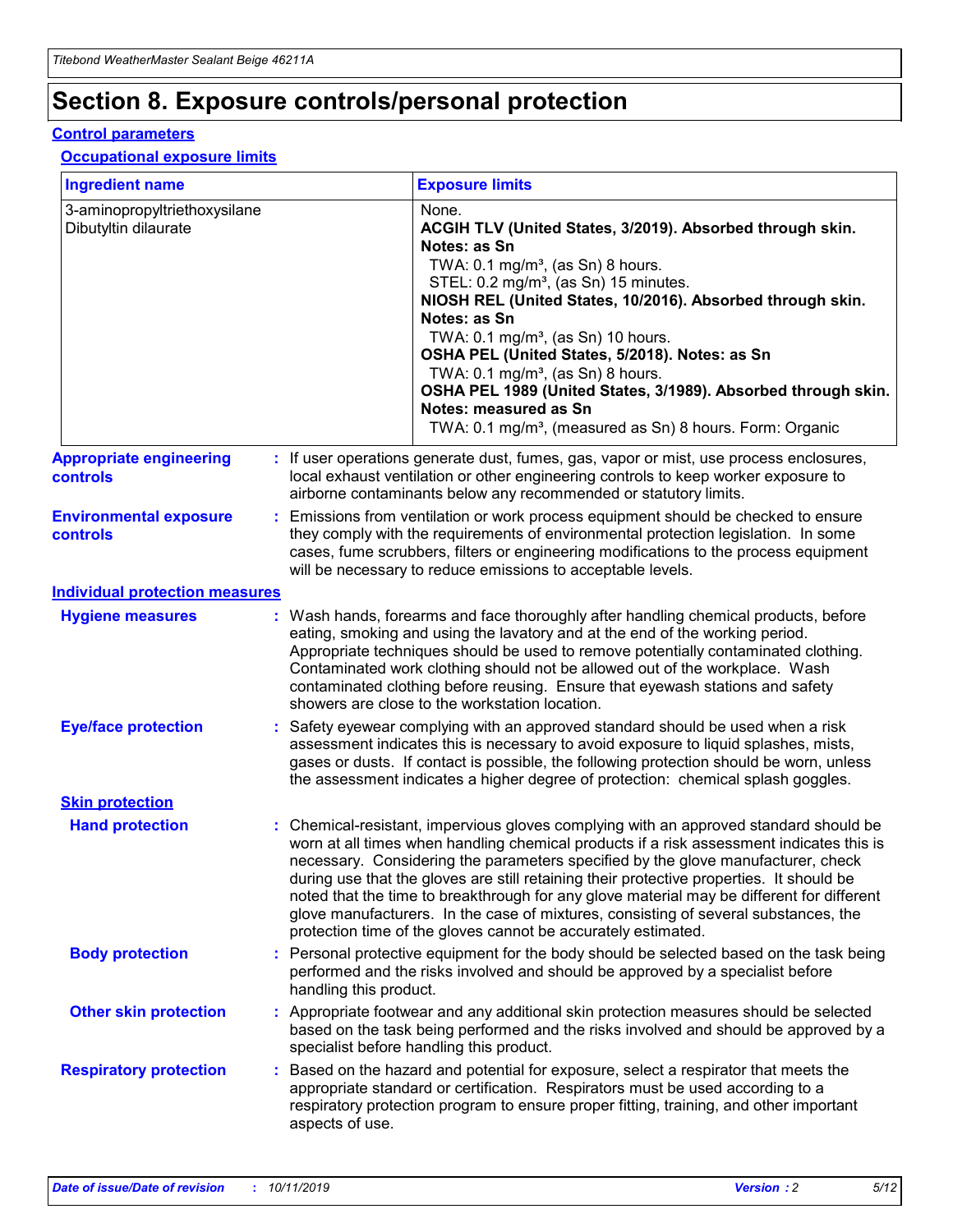### **Section 9. Physical and chemical properties**

#### **Appearance**

| <b>Physical state</b>                             | : Liquid. [Paste.]                                                |
|---------------------------------------------------|-------------------------------------------------------------------|
| Color                                             | Beige.                                                            |
| Odor                                              | None [Slight]                                                     |
| <b>Odor threshold</b>                             | : Not available.                                                  |
| рH                                                | : Not applicable.                                                 |
| <b>Melting point</b>                              | : Not available.                                                  |
| <b>Boiling point</b>                              | : $>100^{\circ}$ C ( $>212^{\circ}$ F)                            |
| <b>Flash point</b>                                | : Closed cup: $>200^{\circ}$ C ( $>392^{\circ}$ F) [Setaflash.]   |
| <b>Evaporation rate</b>                           | $:$ <1 (butyl acetate = 1)                                        |
| <b>Flammability (solid, gas)</b>                  | : Not available.                                                  |
| Lower and upper explosive<br>(flammable) limits   | : Not available.                                                  |
| <b>VOC (less water, less</b><br>exempt solvents)  | $: 0$ g/l                                                         |
| <b>Volatility</b>                                 | $: 0\%$ (w/w)                                                     |
| <b>Vapor density</b>                              | : Not available.                                                  |
| <b>Relative density</b>                           | : 1.4329                                                          |
| <b>Solubility</b>                                 | : Insoluble in the following materials: cold water and hot water. |
| <b>Solubility in water</b>                        | : Not available.                                                  |
| <b>Partition coefficient: n-</b><br>octanol/water | : Not available.                                                  |
| <b>Auto-ignition temperature</b>                  | : Not available.                                                  |
| <b>Decomposition temperature</b>                  | : Not available.                                                  |
| <b>Viscosity</b>                                  | : Not available.                                                  |

### **Section 10. Stability and reactivity**

| <b>Reactivity</b>                            |    | : No specific test data related to reactivity available for this product or its ingredients.            |
|----------------------------------------------|----|---------------------------------------------------------------------------------------------------------|
| <b>Chemical stability</b>                    |    | : The product is stable.                                                                                |
| <b>Possibility of hazardous</b><br>reactions |    | : Under normal conditions of storage and use, hazardous reactions will not occur.                       |
| <b>Conditions to avoid</b>                   |    | : No specific data.                                                                                     |
| <b>Incompatible materials</b>                | ٠. | No specific data.                                                                                       |
| <b>Hazardous decomposition</b><br>products   | ÷. | Under normal conditions of storage and use, hazardous decomposition products should<br>not be produced. |

### **Section 11. Toxicological information**

### **Information on toxicological effects**

#### **Acute toxicity**

| <b>Product/ingredient name</b> | <b>Result</b> | <b>Species</b> | <b>Dose</b>         | <b>Exposure</b> |
|--------------------------------|---------------|----------------|---------------------|-----------------|
| 3-aminopropyltriethoxysilane   | LD50 Dermal   | Rabbit         | $4.29$ g/kg         |                 |
|                                | ILD50 Oral    | Rat            | 1.57 g/kg           |                 |
| Dibutyltin dilaurate           | LD50 Oral     | Rat            | $175 \text{ mg/kg}$ |                 |

**Irritation/Corrosion**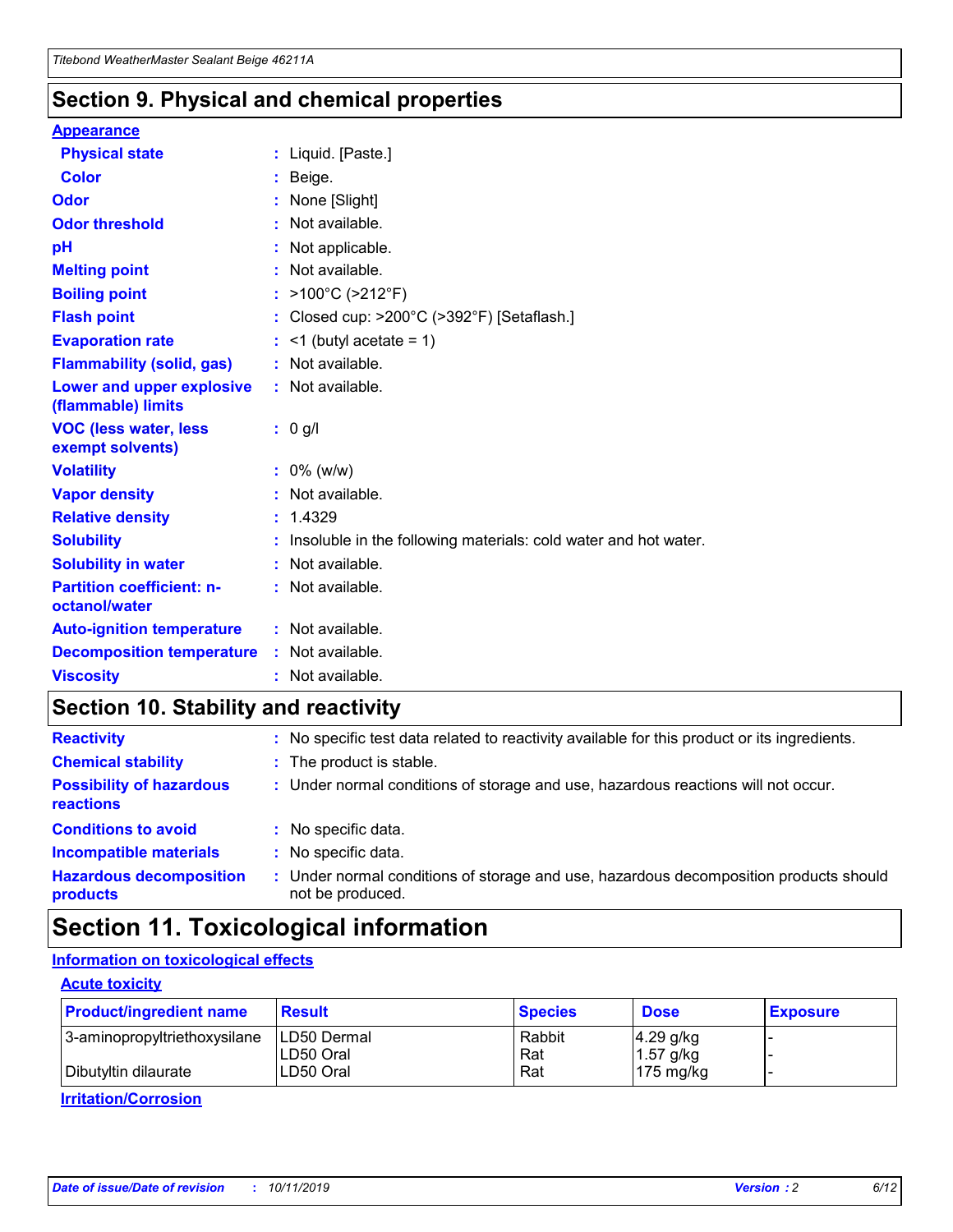## **Section 11. Toxicological information**

| <b>Product/ingredient name</b> | <b>Result</b>            | <b>Species</b> | <b>Score</b> | <b>Exposure</b>           | <b>Observation</b> |
|--------------------------------|--------------------------|----------------|--------------|---------------------------|--------------------|
| 3-aminopropyltriethoxysilane   | Eyes - Mild irritant     | Rabbit         |              | $100$ mg                  |                    |
|                                | Eyes - Severe irritant   | Rabbit         |              | 24 hours 750              |                    |
|                                |                          |                |              | ug                        |                    |
|                                | Skin - Severe irritant   | Rabbit         |              | 24 hours 5                | -                  |
| Dibutyltin dilaurate           | Eyes - Moderate irritant | Rabbit         |              | mq<br><b>24 hours 100</b> |                    |
|                                |                          |                |              | mg                        |                    |
|                                | Skin - Severe irritant   | Rabbit         |              | 500 mg                    |                    |

### **Sensitization**

Not available.

#### **Mutagenicity**

Not available.

#### **Carcinogenicity**

Not available.

#### **Reproductive toxicity**

Not available.

#### **Teratogenicity**

Not available.

#### **Specific target organ toxicity (single exposure)**

Not available.

#### **Specific target organ toxicity (repeated exposure)**

| <b>Name</b>                                                                  |                                                                                                                             | <b>Category</b> | <b>Route of</b><br>exposure  | <b>Target organs</b> |
|------------------------------------------------------------------------------|-----------------------------------------------------------------------------------------------------------------------------|-----------------|------------------------------|----------------------|
| Dibutyltin dilaurate                                                         |                                                                                                                             | Category 1      | $\qquad \qquad \blacksquare$ | respiratory system   |
| <b>Aspiration hazard</b><br>Not available.                                   |                                                                                                                             |                 |                              |                      |
| <b>Information on the likely</b><br>routes of exposure                       | : Not available.                                                                                                            |                 |                              |                      |
| <b>Potential acute health effects</b>                                        |                                                                                                                             |                 |                              |                      |
| <b>Eye contact</b>                                                           | : May cause eye irritation.                                                                                                 |                 |                              |                      |
| <b>Inhalation</b>                                                            | : No known significant effects or critical hazards.                                                                         |                 |                              |                      |
| <b>Skin contact</b>                                                          | : May cause skin irritation.                                                                                                |                 |                              |                      |
| <b>Ingestion</b>                                                             | : No known significant effects or critical hazards.                                                                         |                 |                              |                      |
| Symptoms related to the physical, chemical and toxicological characteristics |                                                                                                                             |                 |                              |                      |
| <b>Eye contact</b>                                                           | : Adverse symptoms may include the following:<br>irritation<br>watering<br>redness                                          |                 |                              |                      |
| <b>Inhalation</b>                                                            | : Adverse symptoms may include the following:<br>reduced fetal weight<br>increase in fetal deaths<br>skeletal malformations |                 |                              |                      |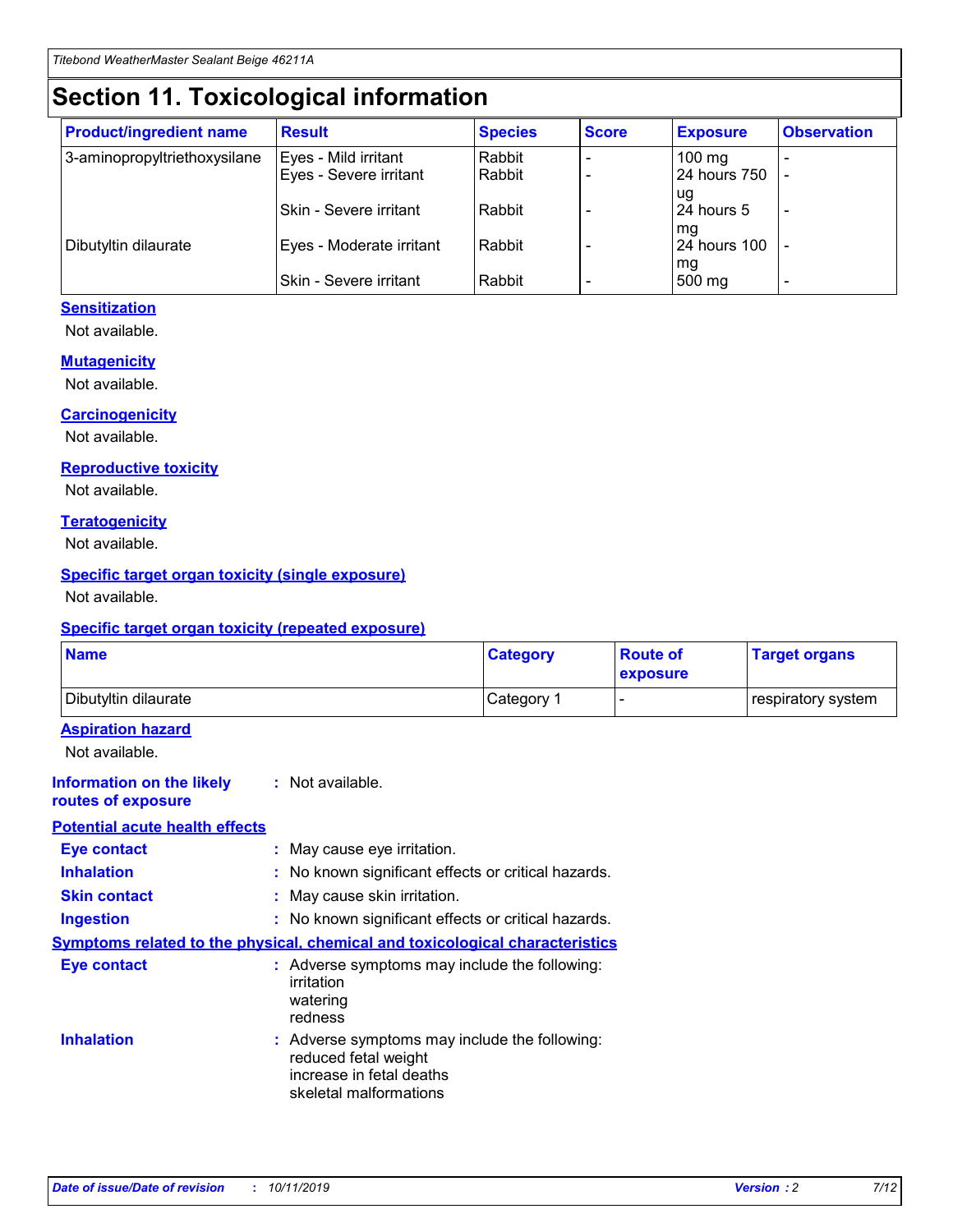## **Section 11. Toxicological information**

| <b>Skin contact</b>                     | : Adverse symptoms may include the following:                                                                               |  |
|-----------------------------------------|-----------------------------------------------------------------------------------------------------------------------------|--|
|                                         | irritation                                                                                                                  |  |
|                                         | redness<br>reduced fetal weight                                                                                             |  |
|                                         | increase in fetal deaths                                                                                                    |  |
|                                         | skeletal malformations                                                                                                      |  |
| <b>Ingestion</b>                        | : Adverse symptoms may include the following:<br>reduced fetal weight<br>increase in fetal deaths<br>skeletal malformations |  |
|                                         | Delayed and immediate effects and also chronic effects from short and long term exposure                                    |  |
| <b>Short term exposure</b>              |                                                                                                                             |  |
| <b>Potential immediate</b><br>effects   | : Not available.                                                                                                            |  |
| <b>Potential delayed effects</b>        | : Not available.                                                                                                            |  |
| <b>Long term exposure</b>               |                                                                                                                             |  |
| <b>Potential immediate</b><br>effects   | : Not available.                                                                                                            |  |
| <b>Potential delayed effects</b>        | : Not available.                                                                                                            |  |
| <b>Potential chronic health effects</b> |                                                                                                                             |  |
| Not available.                          |                                                                                                                             |  |
| <b>General</b>                          | : Once sensitized, a severe allergic reaction may occur when subsequently exposed to<br>very low levels.                    |  |
| <b>Carcinogenicity</b>                  | : No known significant effects or critical hazards.                                                                         |  |
| <b>Mutagenicity</b>                     | : No known significant effects or critical hazards.                                                                         |  |
| <b>Teratogenicity</b>                   | May damage the unborn child.                                                                                                |  |
| <b>Developmental effects</b>            | : No known significant effects or critical hazards.                                                                         |  |
| <b>Fertility effects</b>                | May damage fertility.                                                                                                       |  |
| <b>Numerical measures of toxicity</b>   |                                                                                                                             |  |
| <b>Acute toxicity estimates</b>         |                                                                                                                             |  |
| الملحلة والمستحقق فالمرابط              |                                                                                                                             |  |

Not available.

## **Section 12. Ecological information**

#### **Toxicity**

| <b>Product/ingredient name</b> | <b>Result</b>                     | <b>Species</b>                       | <b>Exposure</b> |
|--------------------------------|-----------------------------------|--------------------------------------|-----------------|
| Dibutyltin dilaurate           | Chronic EC10 > 2 mg/l Fresh water | Algae - Scenedesmus<br>I subspicatus | l 96 hours i    |

### **Persistence and degradability**

| <b>Product/ingredient name</b> | <b>Test</b>                                                                    | <b>Result</b>  |                   | <b>Dose</b> | <b>Inoculum</b>         |
|--------------------------------|--------------------------------------------------------------------------------|----------------|-------------------|-------------|-------------------------|
| Dibutyltin dilaurate           | OECD 301F<br>Ready<br>Biodegradability -<br>Manometric<br>Respirometry<br>Test | 23 % - 28 days |                   |             |                         |
| <b>Product/ingredient name</b> | <b>Aquatic half-life</b>                                                       |                | <b>Photolysis</b> |             | <b>Biodegradability</b> |
| Dibutyltin dilaurate           |                                                                                |                |                   |             | Inherent                |

### **Bioaccumulative potential**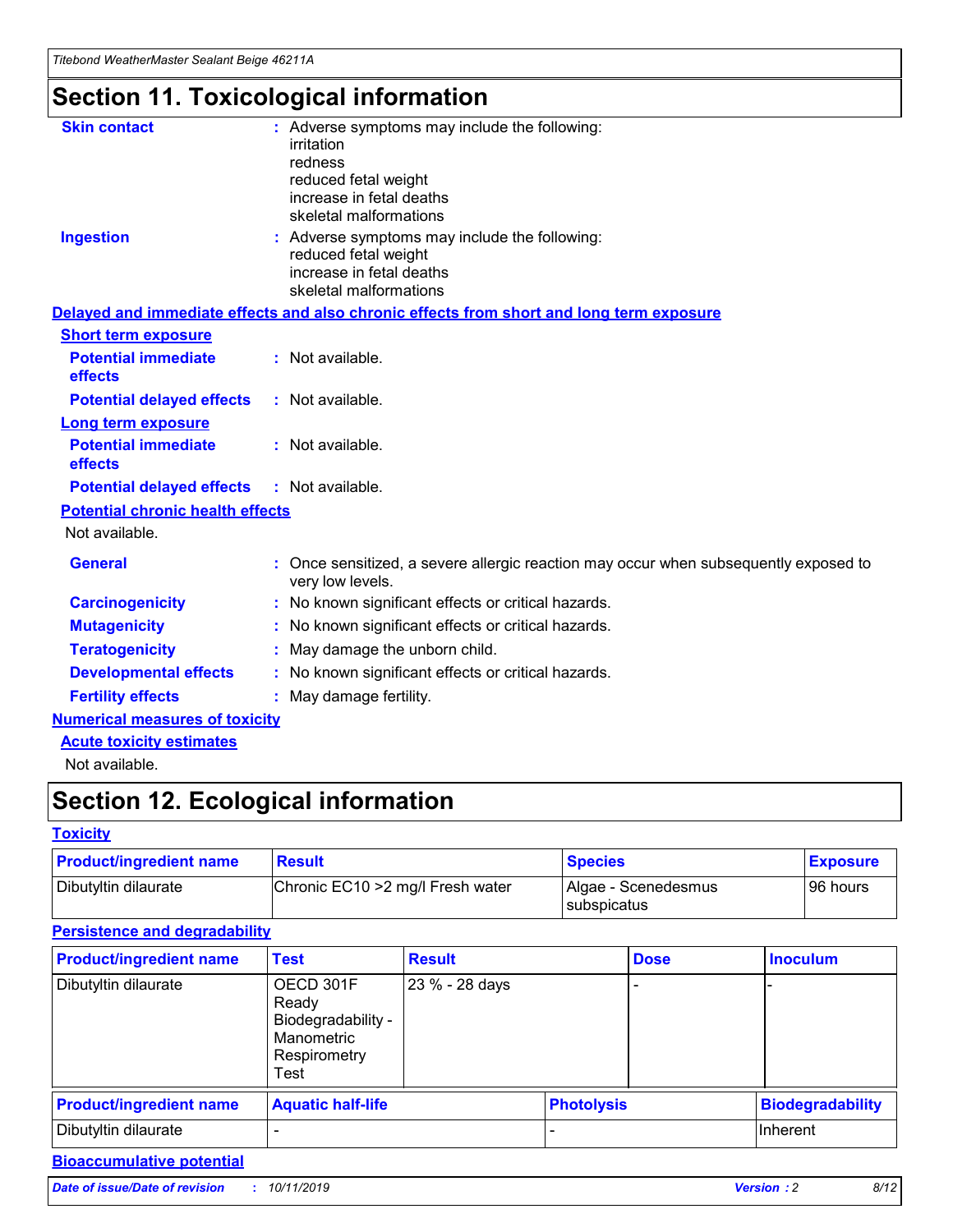## **Section 12. Ecological information**

| <b>Product/ingredient name</b> | $LoaPow$ | <b>BCF</b> | <b>Potential</b> |
|--------------------------------|----------|------------|------------------|
| 3-aminopropyltriethoxysilane   | 1.7      | 3.4        | low              |
| Dibutyltin dilaurate           | 4.44     | 2.91       | low              |

#### **Mobility in soil**

| <b>Soil/water partition</b><br>coefficient (K <sub>oc</sub> ) | : Not available.                                    |
|---------------------------------------------------------------|-----------------------------------------------------|
| <b>Other adverse effects</b>                                  | : No known significant effects or critical hazards. |

### **Section 13. Disposal considerations**

**Disposal methods :**

The generation of waste should be avoided or minimized wherever possible. Disposal of this product, solutions and any by-products should at all times comply with the requirements of environmental protection and waste disposal legislation and any regional local authority requirements. Dispose of surplus and non-recyclable products via a licensed waste disposal contractor. Waste should not be disposed of untreated to the sewer unless fully compliant with the requirements of all authorities with jurisdiction. Waste packaging should be recycled. Incineration or landfill should only be considered when recycling is not feasible. This material and its container must be disposed of in a safe way. Care should be taken when handling emptied containers that have not been cleaned or rinsed out. Empty containers or liners may retain some product residues. Avoid dispersal of spilled material and runoff and contact with soil, waterways, drains and sewers.

## **Section 14. Transport information**

|                                      | <b>DOT</b><br><b>Classification</b> | <b>TDG</b><br><b>Classification</b> | <b>Mexico</b><br><b>Classification</b> | <b>ADR/RID</b>           | <b>IMDG</b>              | <b>IATA</b>              |
|--------------------------------------|-------------------------------------|-------------------------------------|----------------------------------------|--------------------------|--------------------------|--------------------------|
| <b>UN number</b>                     | Not regulated.                      | Not regulated.                      | Not regulated.                         | Not regulated.           | Not regulated.           | Not regulated.           |
| <b>UN proper</b><br>shipping name    | $\qquad \qquad \blacksquare$        |                                     |                                        |                          |                          |                          |
| <b>Transport</b><br>hazard class(es) | $\overline{\phantom{m}}$            | $\overline{\phantom{0}}$            | $\qquad \qquad$                        | $\overline{\phantom{a}}$ | $\overline{\phantom{0}}$ | $\overline{\phantom{0}}$ |
| <b>Packing group</b>                 | $\overline{\phantom{a}}$            | -                                   |                                        |                          |                          |                          |
| <b>Environmental</b><br>hazards      | No.                                 | No.                                 | No.                                    | No.                      | No.                      | No.                      |

## **Section 15. Regulatory information**

### **U.S. Federal regulations**

#### **SARA 302/304**

#### **Composition/information on ingredients**

No products were found.

**SARA 304 RQ :** Not applicable.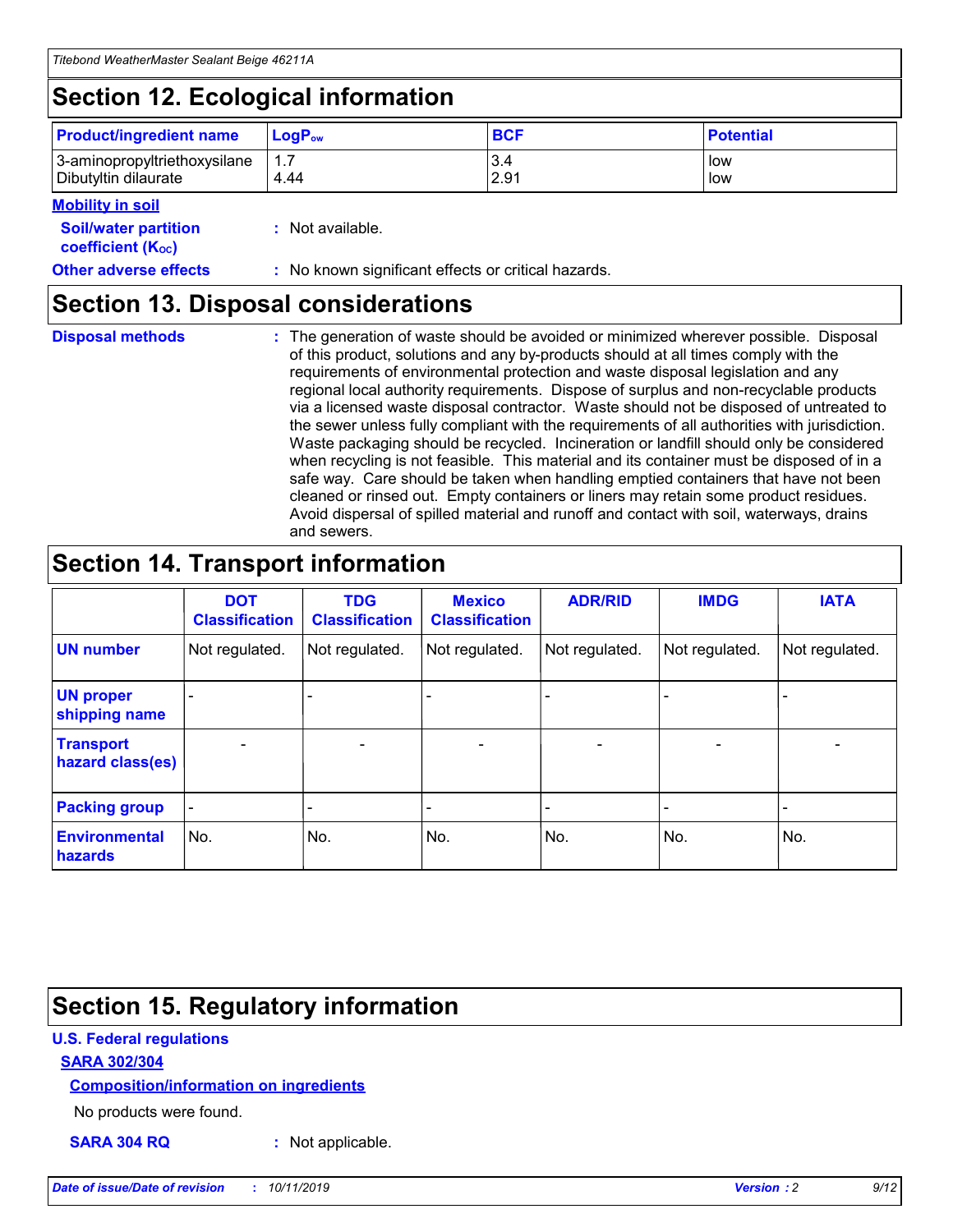## **Section 15. Regulatory information**

#### **SARA 311/312**

**Classification :** EYE IRRITATION - Category 2B SKIN SENSITIZATION - Category 1 TOXIC TO REPRODUCTION (Fertility) - Category 1B TOXIC TO REPRODUCTION (Unborn child) - Category 1B

#### **Composition/information on ingredients**

| <b>Name</b>                  | $\frac{9}{6}$ | <b>Classification</b>                                                                                            |
|------------------------------|---------------|------------------------------------------------------------------------------------------------------------------|
| 3-aminopropyltriethoxysilane | $\leq$ 3      | <b>FLAMMABLE LIQUIDS - Category 4</b><br><b>ACUTE TOXICITY (oral) - Category 4</b>                               |
|                              |               | SKIN IRRITATION - Category 2<br>EYE IRRITATION - Category 2A                                                     |
| Dibutyltin dilaurate         | ≤0.3          | ACUTE TOXICITY (oral) - Category 3<br>SKIN CORROSION - Category 1C                                               |
|                              |               | SERIOUS EYE DAMAGE - Category 1<br>SKIN SENSITIZATION - Category 1<br><b>GERM CELL MUTAGENICITY - Category 2</b> |
|                              |               | TOXIC TO REPRODUCTION (Fertility) - Category 1B<br>TOXIC TO REPRODUCTION (Unborn child) - Category 1B            |
|                              |               | SPECIFIC TARGET ORGAN TOXICITY (REPEATED<br>EXPOSURE) (respiratory system) - Category 1                          |

#### **State regulations**

| <b>Massachusetts</b> | : None of the components are listed. |
|----------------------|--------------------------------------|
| <b>New York</b>      | : None of the components are listed. |
| <b>New Jersey</b>    | : None of the components are listed. |
| Pennsylvania         | : None of the components are listed. |

#### **California Prop. 65**

**A** WARNING: This product can expose you to methanol, which is known to the State of California to cause birth defects or other reproductive harm. For more information go to www.P65Warnings.ca.gov.

| <b>Ingredient name</b> | No significant risk Maximum<br>level | acceptable dosage<br>level |
|------------------------|--------------------------------------|----------------------------|
| methanol               |                                      | Yes.                       |

#### **International regulations**

**Chemical Weapon Convention List Schedules I, II & III Chemicals** Not listed.

#### **Montreal Protocol**

Not listed.

#### **Stockholm Convention on Persistent Organic Pollutants**

Not listed.

### **UNECE Aarhus Protocol on POPs and Heavy Metals**

Not listed.

#### **Inventory list**

### **China :** All components are listed or exempted.

#### **United States TSCA 8(b) inventory :** All components are active or exempted.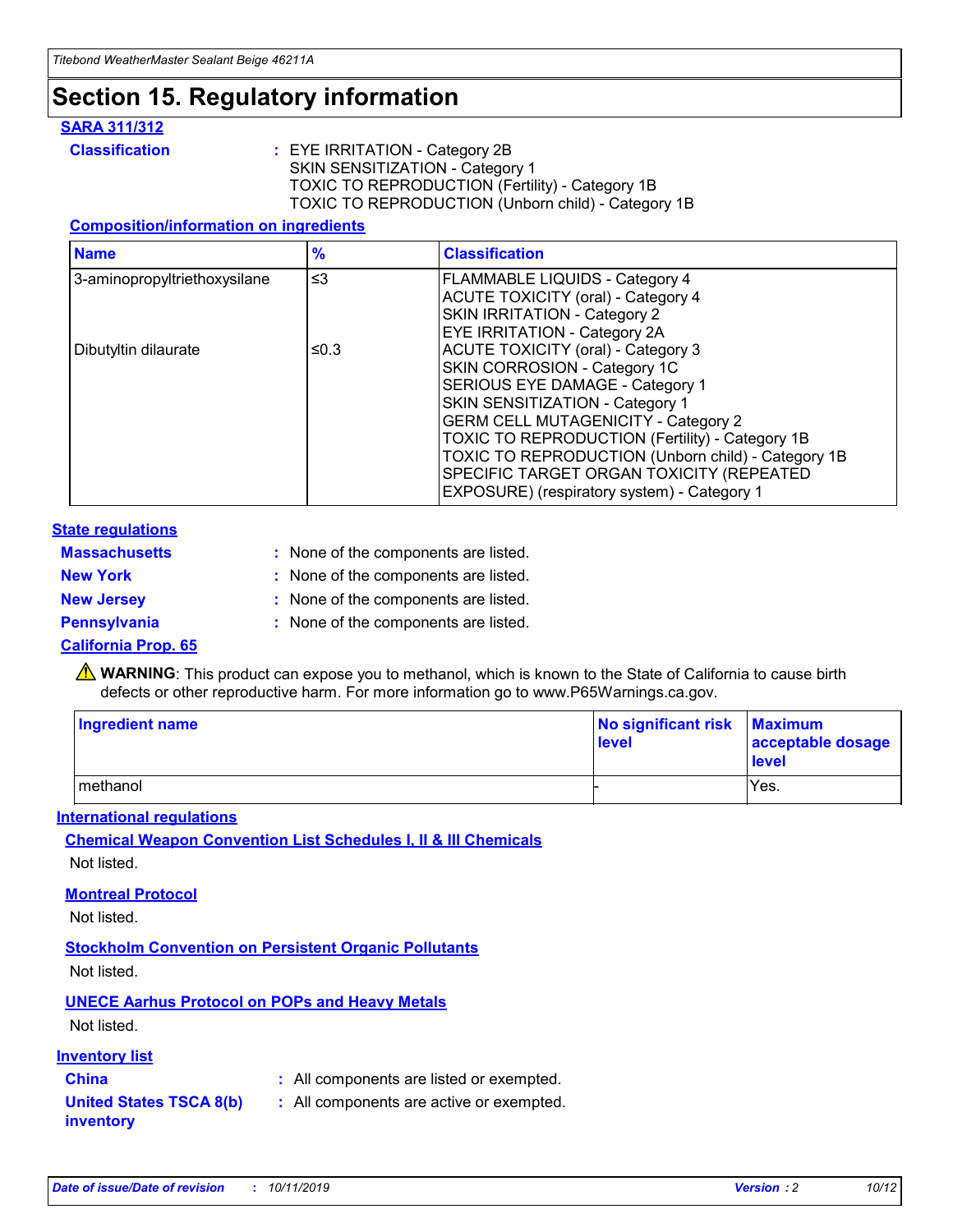## **Section 16. Other information**

**Hazardous Material Information System (U.S.A.)**



**Caution: HMIS® ratings are based on a 0-4 rating scale, with 0 representing minimal hazards or risks, and 4 representing significant hazards or risks. Although HMIS® ratings and the associated label are not required on SDSs or products leaving a facility under 29 CFR 1910.1200, the preparer may choose to provide them. HMIS® ratings are to be used with a fully implemented HMIS® program. HMIS® is a registered trademark and service mark of the American Coatings Association, Inc.**

**The customer is responsible for determining the PPE code for this material. For more information on HMIS® Personal Protective Equipment (PPE) codes, consult the HMIS® Implementation Manual.**

#### **National Fire Protection Association (U.S.A.)**



**Reprinted with permission from NFPA 704-2001, Identification of the Hazards of Materials for Emergency Response Copyright ©1997, National Fire Protection Association, Quincy, MA 02269. This reprinted material is not the complete and official position of the National Fire Protection Association, on the referenced subject which is represented only by the standard in its entirety.**

**Copyright ©2001, National Fire Protection Association, Quincy, MA 02269. This warning system is intended to be interpreted and applied only by properly trained individuals to identify fire, health and reactivity hazards of chemicals. The user is referred to certain limited number of chemicals with recommended classifications in NFPA 49 and NFPA 325, which would be used as a guideline only. Whether the chemicals are classified by NFPA or not, anyone using the 704 systems to classify chemicals does so at their own risk.**

**Procedure used to derive the classification**

| <b>Classification</b>                                                                                                                                                    |                                                                                                                                                  | <b>Justification</b>                                                                                                                                                                                                                                                                                                                                                                                                 |  |
|--------------------------------------------------------------------------------------------------------------------------------------------------------------------------|--------------------------------------------------------------------------------------------------------------------------------------------------|----------------------------------------------------------------------------------------------------------------------------------------------------------------------------------------------------------------------------------------------------------------------------------------------------------------------------------------------------------------------------------------------------------------------|--|
| EYE IRRITATION - Category 2B<br>SKIN SENSITIZATION - Category 1<br>TOXIC TO REPRODUCTION (Fertility) - Category 1B<br>TOXIC TO REPRODUCTION (Unborn child) - Category 1B |                                                                                                                                                  | Expert judgment<br>Expert judgment<br>Expert judgment<br>Expert judgment                                                                                                                                                                                                                                                                                                                                             |  |
| <b>History</b>                                                                                                                                                           |                                                                                                                                                  |                                                                                                                                                                                                                                                                                                                                                                                                                      |  |
| Date of printing                                                                                                                                                         | : 4/22/2022                                                                                                                                      |                                                                                                                                                                                                                                                                                                                                                                                                                      |  |
| Date of issue/Date of<br>revision                                                                                                                                        | : 10/11/2019                                                                                                                                     |                                                                                                                                                                                                                                                                                                                                                                                                                      |  |
| Date of previous issue                                                                                                                                                   | : 10/16/2020                                                                                                                                     |                                                                                                                                                                                                                                                                                                                                                                                                                      |  |
| <b>Version</b>                                                                                                                                                           | $\therefore$ 2                                                                                                                                   |                                                                                                                                                                                                                                                                                                                                                                                                                      |  |
| <b>Key to abbreviations</b>                                                                                                                                              | $\therefore$ ATE = Acute Toxicity Estimate<br><b>BCF</b> = Bioconcentration Factor<br>IBC = Intermediate Bulk Container<br>$UN = United Nations$ | GHS = Globally Harmonized System of Classification and Labelling of Chemicals<br>IATA = International Air Transport Association<br><b>IMDG = International Maritime Dangerous Goods</b><br>LogPow = logarithm of the octanol/water partition coefficient<br>MARPOL = International Convention for the Prevention of Pollution From Ships, 1973<br>as modified by the Protocol of 1978. ("Marpol" = marine pollution) |  |